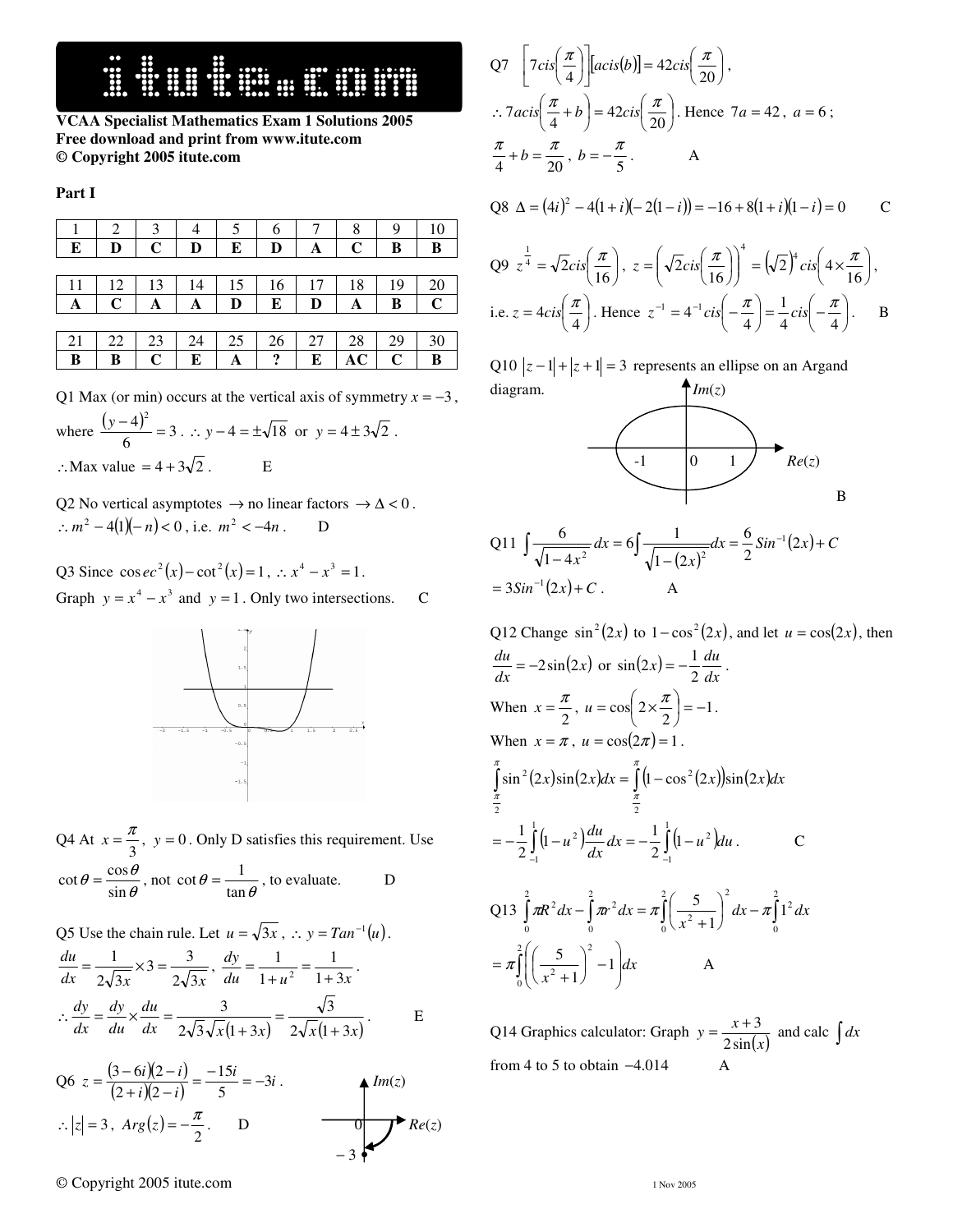Q15 Linear substitution:  $u = 3 - x$ ,  $x = 3 - u$ ,  $\frac{du}{dx} = -1$  $\frac{du}{dt} = -1$  or

$$
-\frac{du}{dx} = 1.
$$
  
\n
$$
\int (x\sqrt{3-x})dx = \int -(3-u)\sqrt{u} \frac{du}{dx} dx = \int \left(-3u^{\frac{1}{2}} + u^{\frac{3}{2}}\right) du
$$
  
\n
$$
= -\frac{3u^{\frac{3}{2}}}{\frac{3}{2}} + \frac{u^{\frac{5}{2}}}{\frac{5}{2}} + C = -2(3-x)^{\frac{3}{2}} + \frac{2}{5}(3-x)^{\frac{5}{2}} + C
$$

Q16 Substitution:  $u = 2 \tan(2x)$ ,  $\frac{du}{dx} = 4 \sec^2(2x)$  or  $\frac{du}{dx} = \sec^2(2x)$  $rac{1}{4}$   $rac{du}{dx}$  = sec<sup>2</sup>(2)  $\frac{1}{4}\frac{du}{dx} = \sec^2(2x)$ . When  $x = 0$ ,  $u = 2\tan(0) = 0$ . When  $x = \frac{\pi}{8}$  $x = \frac{\pi}{a},$  $2\tan \left(2 \times \frac{\pi}{8}\right) = 2$  $\left(2 \times \frac{\pi}{2}\right)$ l  $u = 2 \tan \left( 2 \times \frac{\pi}{\circ} \right) = 2$ .  $\int \sec^2(2x) e^{2\tan(2x)} dx = \int \frac{1}{4} e^u \frac{du}{dx} dx = \int$ 2 0 2 0 8 0  $2(\gamma_r)_c 2\tan(2)$ 4 1 4  $\sec^2(2x)e^{2\tan(2x)}dx = \int_{0}^{2}\frac{1}{4}e^{u}\frac{du}{dx}dx = \int_{0}^{2}\frac{1}{4}e^{u}du$  $f(x)e^{2\tan(2x)}dx = \int_{0}^{2} \frac{1}{t}e^{u} \frac{du}{dx}dx = \int_{0}^{2} \frac{1}{t}e^{u}$ π  $\frac{1}{4} (e^2 - 1).$ 1 4 1 4 1 4  $1 \left[ \begin{matrix} 2 \\ 1 \end{matrix} \right]^2 = \begin{matrix} 1 \end{matrix}$   $\begin{matrix} 2 \end{matrix}$   $\begin{matrix} 1 \end{matrix}$   $\begin{matrix} 0 \end{matrix} = \begin{matrix} 1 \end{matrix}$  $\boldsymbol{0}$  $\int_0^1 \frac{1}{4} e^2 - \frac{1}{4} e^0 = \frac{1}{4} (e^2 -$ 1 L  $=\left[\frac{1}{e^u}\right]^2 = \frac{1}{e^2}e^2 - \frac{1}{e^0}e^0 = \frac{1}{e^0}$  ${\bf E}$ 

Q17  $y_{new} \approx y_{old} + hy'_{old}$  where  $y' = e^{-x}$  and  $h = 0.1$ .  $x = 2, \quad y = 1$  $x = 2.1, y = 1 + 0.1e^{-2} = 1.01353$  $x = 2.2$ ,  $y = 1.01353 + 0.1e^{-2.1} = 1.0258$  D

Q18  $A = \pi r^2$ ,  $\frac{dA}{dr} = 2\pi r^2$  $\frac{dA}{dt} = 2\pi r$ . The rate of change of *A* is related to the rate of change of *r* by  $\frac{dH}{dt} = \frac{dH}{dr} \times \frac{dH}{dt}$ *dr dr dA dt*  $\frac{dA}{dt} = \frac{dA}{dr} \times \frac{dr}{dt}$ .  $\therefore 10 = 2\pi r \frac{dr}{dt}$ , *dt r dr*  $\therefore \frac{dr}{dt} = \frac{5}{\pi r}$ . A

Q19 
$$
\frac{dy}{dx} = y^2 + 1
$$
,  $\frac{dx}{dy} = \frac{1}{\frac{dy}{dx}} = \frac{1}{y^2 + 1}$ ,  $x = \int \frac{1}{1 + y^2} dy$ ,  
\n $x = Tan^{-1}(y) + C$ . At  $x = 0$ ,  $y = 1$ .  $\therefore 0 = Tan^{-1}(1) + C$ ,  
\n $C = -\frac{\pi}{4}$ . Hence  $Tan^{-1}(y) = x + \frac{\pi}{4}$  or  $y = Tan\left(x + \frac{\pi}{4}\right)$ .

Q20 
$$
v = \frac{2}{\sqrt{1 - x^2}}
$$
,  $\therefore v^2 = \frac{4}{1 - x^2}$ .  $a = \frac{d}{dx} \left(\frac{1}{2}v^2\right) = \frac{d}{dx} \left(\frac{2}{1 - x^2}\right)$   
=  $-\frac{2}{\left(1 - x^2\right)^2} \times 2x = \frac{4x}{\left(1 - x^2\right)^2}$ . C

 $Q21 \frac{av}{l} = \frac{3}{2}$ 9 3  $2$  –  $\frac{dv}{dt} = -\frac{v}{v}$  $\frac{dv}{dt} = \frac{3}{v^2 - 9}, \frac{dt}{dv} = \frac{1}{\frac{dv}{dt}} = \frac{v^2 - 9}{3}.$  $=\frac{1}{4}=\frac{v^2-9}{2}$ *dv dt*  $\frac{1}{\frac{dv}{dt}} = \frac{v^2 - 9}{3}$ ,  $\therefore t = \int \frac{v^2 - 9}{3} dv$  $\frac{2-9}{2}$  dv. From  $v = 2$  (initial) to  $v = 1$  (final),  $\Delta t = \int_0^1 \frac{v^2 - 1}{3}$ 1 2 2 3  $t = \int_0^1 \frac{v^2 - 9}{v^2} dv$ . Check:  $\Delta t$  has a positive value.

© Copyright 2005 itute.com 1 Nov 2005

Q22 
$$
\overrightarrow{PQ} = q - p = i + yj + 3k
$$
  
\n $\overrightarrow{SR} = r - s = (5 - y)i + 2xj + 3k$   
\n*PQRS* is a parallelogram,  $\therefore \overrightarrow{PQ} = \overrightarrow{SR}$ .  $s$   
\n $\therefore 5 - y = 1$ , i.e.  $y = 4$  and  $2x = y$ , i.e.  $x = 2$ .

Q23 
$$
\overrightarrow{OP} = 2\underline{i} + 2\underline{j} - \underline{k}
$$
 and  $\overrightarrow{OQ} = -4\underline{i} - 3\underline{k}$ .  
\n
$$
\cos \angle POQ = \frac{\overrightarrow{OP} \cdot \overrightarrow{OQ}}{|\overrightarrow{OP}||\overrightarrow{OQ}|} = \frac{-5}{3 \times 5} = -\frac{1}{3}. \quad C
$$

Q24 Since  $\sin^2 t + \cos^2 t = 1$ ,  $\therefore$  either  $(x+1)^2 = \sin^2 t$  and  $y^{2} = \cos^{2} t$  or  $(x+1)^{2} = \cos^{2} t$  and  $y^{2} = \sin^{2} t$ . The possibilities are:  $x+1 = -\sin t$  and  $y = \cos t$  $x+1 = \sin t$  and  $y = \cos t$  $x+1 = -\sin t$  and  $y = -\cos t$  $x + 1 = \sin t$  and  $y = -\cos t$  $x+1 = -\cos t$  and  $y = \sin t$  $x+1 = \cos t$  and  $y = \sin t$  $x+1 = -\cos t$  and  $y = -\sin t$  $x+1 = \cos t$  and  $y = -\sin t$ . Only the second possibility leads to choice E. E

$$
Q25 \underline{v} = \underline{\dot{r}} = 6t\underline{i} + 5j \ . \qquad A
$$

Q26 Note: Since the particle moves in a straight line (given information), ∴the direction of its velocity vector must be constant until it moves backwards (if it does). None of the choices meets this requirement.

Q27 
$$
R = ma = 5(20 - 10\cos(2t))
$$
, max R occurs when  
\n $\cos(2t) = -1$ ,  $\therefore R_{max} = 5(30) = 150$  E

Q28 There are two possibilities:  
\nCase 1. 
$$
N + 14 \sin 30^\circ = 10g = 98
$$
,  $\therefore N = 91$   
\n $14 \cos 30^\circ = \mu N = 91\mu$ ,  $\therefore \mu = \frac{\sqrt{3}}{13}$ .  
\nCase 2.  $N = 10g + 14 \sin 30^\circ$ ,  $\therefore N = 105$   
\n $14 \cos 30^\circ = \mu N = 105\mu$ ,  $\therefore \mu = \frac{\sqrt{3}}{15}$ .  
\nA, C  
\n $Q29 \underline{P} + \underline{Q} + \underline{R} = \underline{0}$ ,  $\therefore \underline{R} = \underline{P} + \underline{Q}$   
\n $\therefore \underline{R} = 5\sqrt{2}$  SW  
\n $Q30 \underline{a} = \frac{R}{m} = \frac{mg - T}{m} = g - \frac{T}{m} = 9.8 - \frac{1000}{200} = 4.8$   
\n $\frac{R}{mg}$